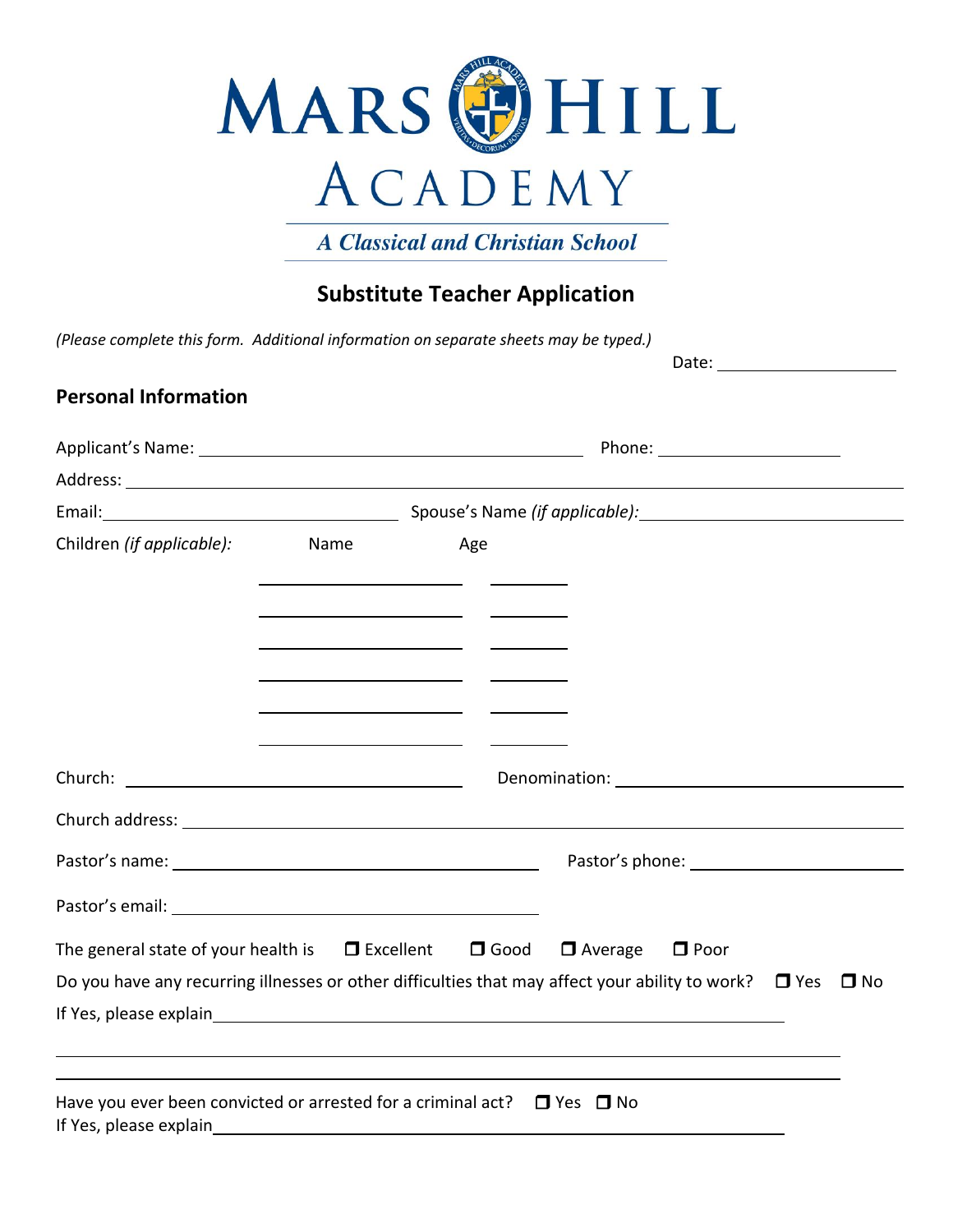## **Education**

Undergraduate college/university, location

| Degree Major                                                                                                     | <u> 1980 - Johann Barbara, martxa a</u>                                                                                                                                                                                                                                                                                                                             |                                  | Degree Date______________          |                           |
|------------------------------------------------------------------------------------------------------------------|---------------------------------------------------------------------------------------------------------------------------------------------------------------------------------------------------------------------------------------------------------------------------------------------------------------------------------------------------------------------|----------------------------------|------------------------------------|---------------------------|
|                                                                                                                  | $\begin{picture}(25,10) \put(0,0){\vector(1,0){100}} \put(15,0){\vector(1,0){100}} \put(15,0){\vector(1,0){100}} \put(15,0){\vector(1,0){100}} \put(15,0){\vector(1,0){100}} \put(15,0){\vector(1,0){100}} \put(15,0){\vector(1,0){100}} \put(15,0){\vector(1,0){100}} \put(15,0){\vector(1,0){100}} \put(15,0){\vector(1,0){100}} \put(15,0){\vector(1,0){100}} \$ |                                  | Degree Date______________          |                           |
| Graduate university, location                                                                                    |                                                                                                                                                                                                                                                                                                                                                                     |                                  |                                    |                           |
|                                                                                                                  |                                                                                                                                                                                                                                                                                                                                                                     |                                  |                                    |                           |
| Other training or preparation relevant to this position                                                          |                                                                                                                                                                                                                                                                                                                                                                     |                                  |                                    |                           |
| <b>Teaching Experience</b>                                                                                       |                                                                                                                                                                                                                                                                                                                                                                     |                                  |                                    |                           |
| Name and location of<br>schools in which you have<br>taught<br>(most recent first)                               | Grades/Subjects<br>taught                                                                                                                                                                                                                                                                                                                                           | No. years<br>you taught<br>there | Dates/Years<br>you taught<br>there | <b>Reason for leaving</b> |
|                                                                                                                  |                                                                                                                                                                                                                                                                                                                                                                     |                                  |                                    |                           |
|                                                                                                                  |                                                                                                                                                                                                                                                                                                                                                                     |                                  |                                    |                           |
|                                                                                                                  |                                                                                                                                                                                                                                                                                                                                                                     |                                  |                                    |                           |
|                                                                                                                  |                                                                                                                                                                                                                                                                                                                                                                     |                                  |                                    |                           |
| <b>Teaching Preferences</b>                                                                                      |                                                                                                                                                                                                                                                                                                                                                                     |                                  |                                    |                           |
|                                                                                                                  |                                                                                                                                                                                                                                                                                                                                                                     |                                  |                                    |                           |
|                                                                                                                  |                                                                                                                                                                                                                                                                                                                                                                     |                                  |                                    |                           |
| Are you particularly interested, gifted, or qualified in (check all that apply and explain on a separate sheet): |                                                                                                                                                                                                                                                                                                                                                                     |                                  |                                    |                           |

\_\_\_\_\_\_\_ Art \_\_\_\_\_\_\_\_\_\_ Languages \_\_\_\_\_\_\_\_\_\_\_ Music (Instrumental) \_\_\_\_\_\_\_\_\_\_ Athletics